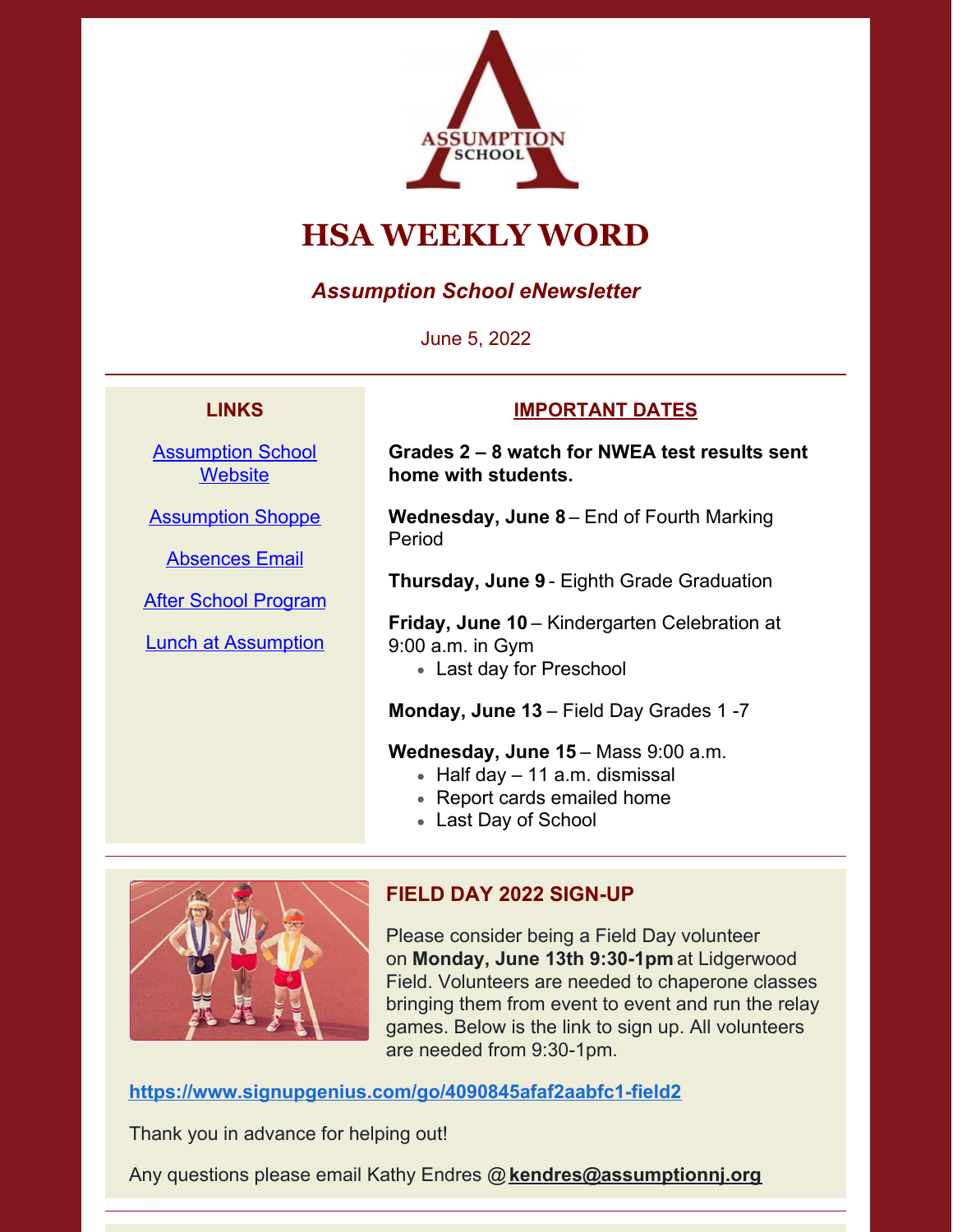## **ROOM PARENT VOLUNTEERS 2022-2-23**

Room parents are assigned the tasks of collecting class dues, organizing class parties, helping with field trips, purchasing teacher gifts, and sending out school information in a timely manner. If you are interested in volunteering to be a room parent for the 2022-2023 school year, please complete and submit the following google form. This will be the only opportunity to submit your name for consideration. **Submissions must be received by June 15th.** Room parents will be selected and notified in late August.

#### **<https://forms.gle/igWT944caBheLT737>**

If you have any questions, please contact Ellen Edson (**[ellenedson76@gmail.com](mailto:ellenedson76@gmail.com)**) or Grace Crowley (**[ggcrowley@alumni.nd.edu](mailto:ggcrowley@alumni.nd.edu)**)

#### **UNIFORM SWAP FOR 7/8TH GRADE ITEMS ONLY**

We are excited to announce the ever-popular Uniform SWAP will take place this summer! (Date to be determined)

In high demand, are the upper class uniforms (maroon/gray). If your 8th grader will be graduating or you have an upperclassman who has simply outgrown any items - please drop in bin by front lobby or place neatly in All-Purpose Room in a labeled bag.

• Please bring CLEAN, GENTLY USED items only

• You are NOT required to bring items in order to take items. You may come just to shop

• Please spread the word and reach out if you would like to help organize the event

Any questions, please contact: Valerie Gehm (973) 652-9346

## **+ END OF THE YEAR NOTE FROM THE NURSE'S OFFICE +**

As this school year comes to a close and we prepare for September, here are a few things to keep in mind.

1) **Medication Pick-up:** If your child currently has medication in the nurse's office, it must be picked up by the end of the school year. Medication **will not** be given to your child to bring home themselves, especially if they are a bus rider. If you are in the car line, please call or email the school nurses and we can try to hand it to you during pick up. Otherwise, you will need to stop in the nurse's office. All medications not picked up will be discarded over the summer.

2) **Annual Physical Forms**: Now is a great time to start thinking about updating your child's annual physical forms. All forms are available on the school website under Parents/Forms/Medical. It is highly recommended that these forms be submitted annually. If you are unsure of the last physical form date on file, please email the school nurses and we will confirm for you.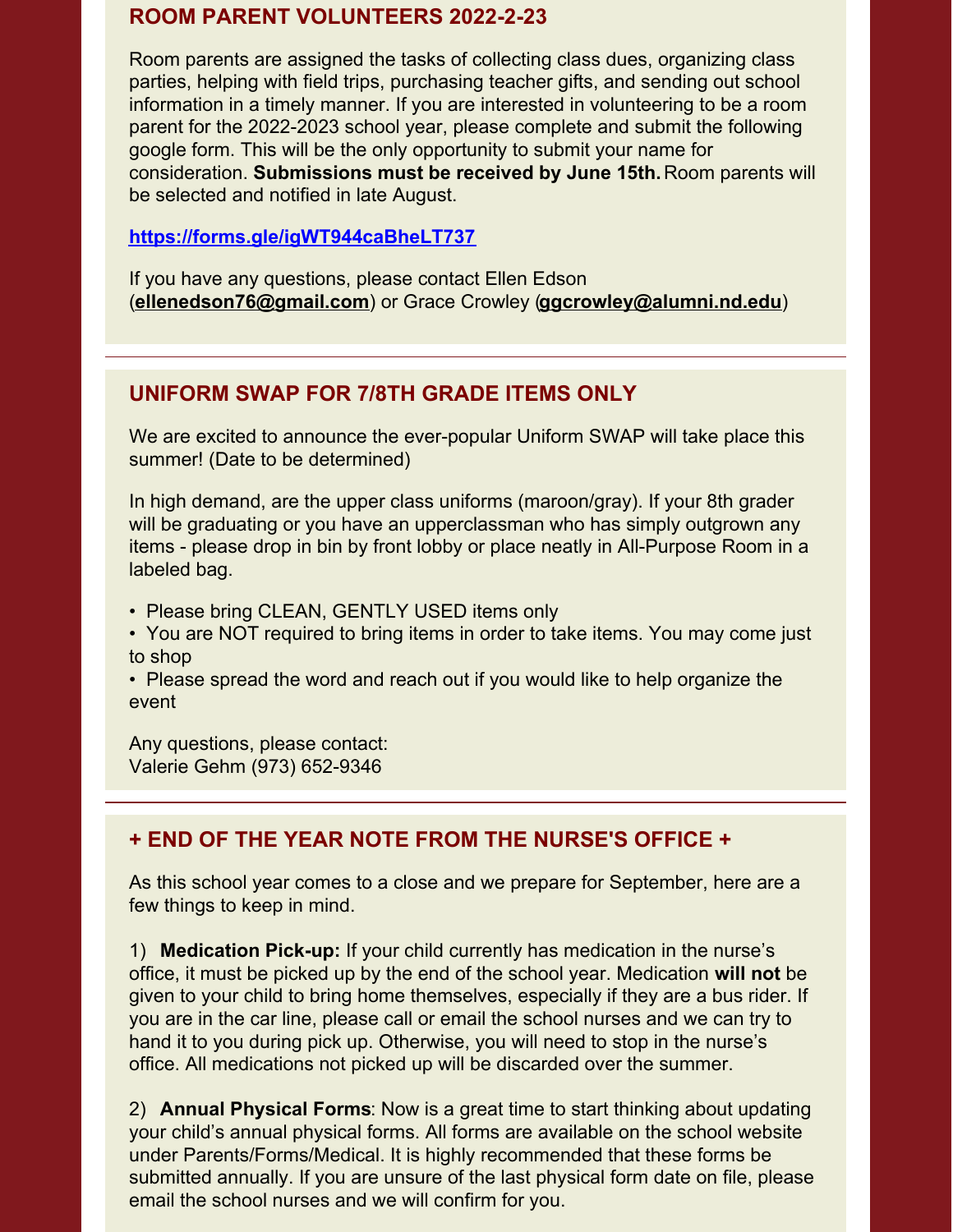**Important note regarding Athletes:** If your child plans to participate in a school sport, they are **required** to have an updated Annual Athletic Pre-participation Physical form on file (less than 365 days old) with the nurse before they can participate. They are also required to submit a Health Update form before the start of each season (see link below). Please submit an updated copy of your child's immunization record with each physical form.

https://www.assumptionnj.org/wp-

[content/uploads/2018/04/Athletic\\_Physicals\\_Form\\_2018.pdf](https://www.assumptionnj.org/wp-content/uploads/2018/04/Athletic_Physicals_Form_2018.pdf)

[https://www.state.nj.us/education/students/safety/health/records/HealthHistoryUpd](https://www.state.nj.us/education/students/safety/health/records/HealthHistoryUpdate.pdf) ate.pdf

3) **Kindergarten Students:** All students entering Kindergarten are **required** to submit an updated physical form before the beginning of the school year. The form is available on the school website under Parents/Forms/Medical.

[http://www.assumptionnj.org/wp-content/uploads/2016/09/Physical-Examination](http://www.assumptionnj.org/wp-content/uploads/2016/09/Physical-Examination-preK-8-non-athlete.pdf)preK-8-non-athlete.pdf

4) **6th Grade Meningitis/TDap Vaccinations**: If your child is entering 6th grade in September, they are due for their Meningitis/TDap vaccinations before the start of the school year. If they have not yet received them, please make an appointment over the summer. Please submit an updated copy of their immunizations.

5) **Medication Forms:** If your child requires medication administered at school, we are required to have a Medication Administration Order Form on file signed by both the physician and the parent. This applies to any medication (prescription and over the counter medications). Parents should bring the Medication Administration form with the unopened, labeled medication to the school nurse's office. Children should not be transporting medication by themselves. The form is available on the school website under Parents/Forms/Medical. [https://www.assumptionnj.org/wp-content/uploads/2021/07/Mandatory-](https://www.assumptionnj.org/wp-content/uploads/2021/07/Mandatory-Medication-Form-2021-22.pdf)Medication-Form-2021-22.pdf

6) **For students with Allergies** - If your child has allergies, please have your physician complete the forms below. The parent should bring the child's forms, Epi-pen and unopened medication (ex. Benadryl) to the school nurse at the start of the school year.

[https://www.assumptionnj.org/wp-content/uploads/2021/07/Food-Allergy-](https://www.assumptionnj.org/wp-content/uploads/2021/07/Food-Allergy-Anaphylaxis-Emergency-Care-Plan-FORM-Page-1-2021-22.pdf)Anaphylaxis-Emergency-Care-Plan-FORM-Page-1-2021-22.pdf

[https://www.assumptionnj.org/wp-content/uploads/2021/07/Food-Allergy-](https://www.assumptionnj.org/wp-content/uploads/2021/07/Food-Allergy-Anaphylaxis-Emergency-Care-Plan-FORM-Page-2-2021-22.pdf)Anaphylaxis-Emergency-Care-Plan-FORM-Page-2-2021-22.pdf

[https://www.assumptionnj.org/wp-content/uploads/2022/02/Food-Allergy-](https://www.assumptionnj.org/wp-content/uploads/2022/02/Food-Allergy-Anaphylaxis-Emergency-Care-Plan-MEMO-2022-23-1.pdf)Anaphylaxis-Emergency-Care-Plan-MEMO-2022-23-1.pdf

<http://www.assumptionnj.org/wp-content/uploads/2016/09/Allergy-Letter.pdf>

7) **For students with Asthma** - If your child has asthma or reactive airway disease, please have your physician complete the form below. The parent should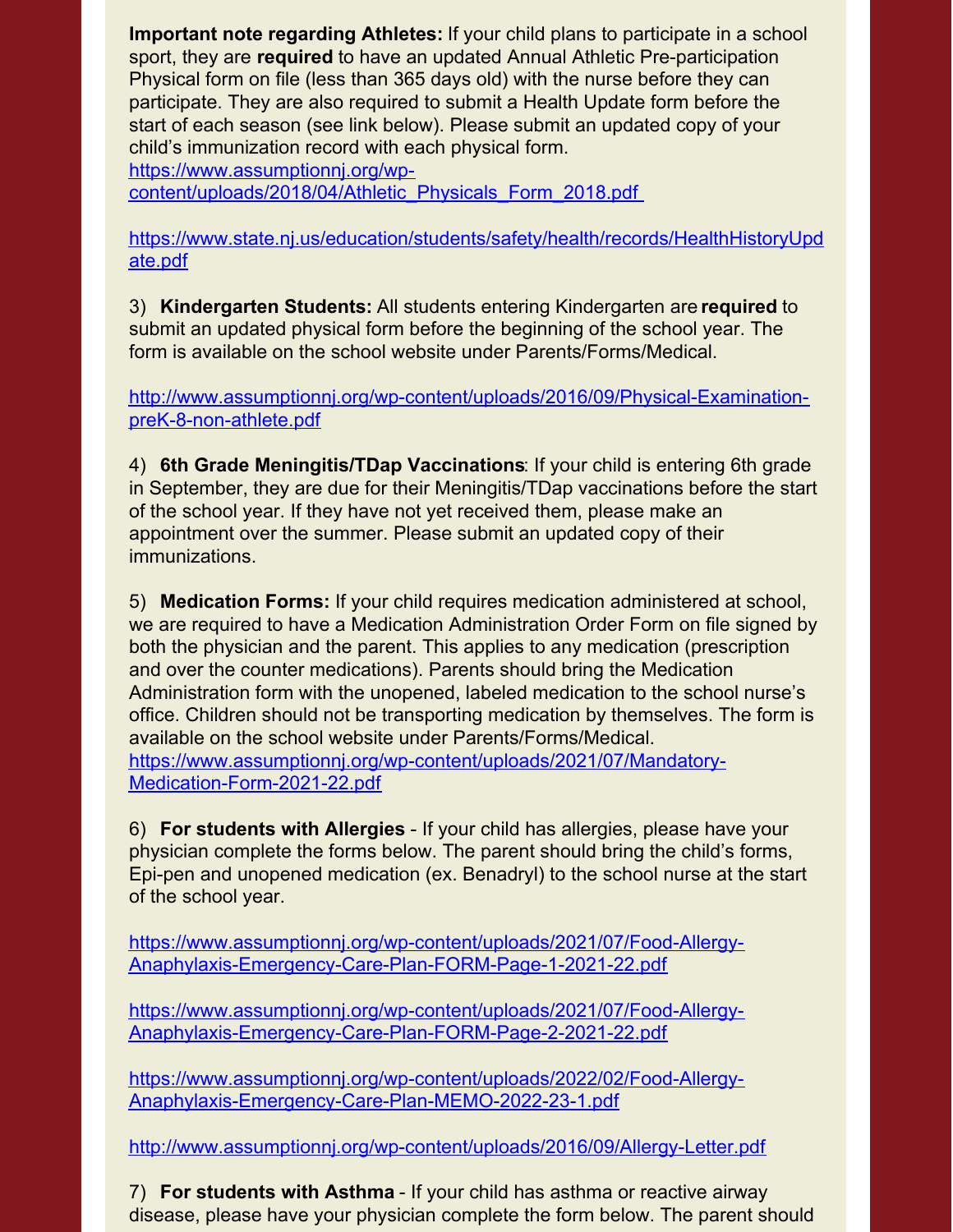bring the child's form and inhaler to the school nurse at the start of the school year.

[https://www.assumptionnj.org/wp-content/uploads/2021/07/Asthma-Treatment-](https://www.assumptionnj.org/wp-content/uploads/2021/07/Asthma-Treatment-Plan-Student-2021-22.pdf)Plan-Student-2021-22.pdf

If you have any questions, please feel free to reach out to one of the school nurses.

**School Nurses** Andrea Bopp, RN **[abopp@assumptionnj.org](mailto:abopp@assumptionnj.org)** Marybeth Wooters, RN **[mwooters@assumptionnj.org](mailto:mwooters@assumptionnj.org)**



# **CHROMEBOOK COLLECTION**

Chromebook Information for the end of the Year Collection. School is nearing the end and the teachers will be collecting the Chromebooks for summer storage:

- Kindergarten collection on Monday, June 6th
- Grade 8 collection on Tuesday, June 7th
- Grades 1-7 collection on Monday, June 13th

**[CLICK](https://www.assumptionnj.org/wp-content/uploads/2022/05/End-of-Year-Chromebook-Information.pdf) HERE** for important instructions.

#### **OKTOBERFEST 2022 SILENT AUCTION**

Eins, Zwei, Drei…. BID!

The silent auction committee is in full swing and getting ready for another fun evening at Oktoberfest! But we need your help! We rely on the generous donations of Assumption families and supporters to put together our fabulous packages. There are three ways you can help:



**[CLICK](https://r20.rs6.net/tn.jsp?f=001QLl0j54Sfh8yDLnLqC0a_YSU6ytSVesb25bzZub_TVMllisLLwiKsvH6Z2EDU_IOgNExkiflzq8BV0RYcT-HquQeaCVggohvZ4B2rHQk3WsC6dYhcxf4-yESkyF3MhSZTJuiUB3lcJX1BRSPs5BVVJcItBK7HRafE8W98KB_bJLX5aJ0djdWwEC4nF1bN82Aw7LMrXpJ4iFCTHK8TDbg169mLCosGaAxCSyCTG8LJHV3ud9q8BbN6w==&c=M9gS99H74eivbRr1Xgp5Dj7woERGX4vceMzqxbvU4w2GobYGPwrwrA==&ch=HD0vo6vYPKooDNfSBxr4bWpF_FeCoxkmvBqBBGfiWgbYok12qjW_GQ==) HERE** for more [information.](https://r20.rs6.net/tn.jsp?f=001QLl0j54Sfh8yDLnLqC0a_YSU6ytSVesb25bzZub_TVMllisLLwiKsvH6Z2EDU_IOgNExkiflzq8BV0RYcT-HquQeaCVggohvZ4B2rHQk3WsC6dYhcxf4-yESkyF3MhSZTJuiUB3lcJX1BRSPs5BVVJcItBK7HRafE8W98KB_bJLX5aJ0djdWwEC4nF1bN82Aw7LMrXpJ4iFCTHK8TDbg169mLCosGaAxCSyCTG8LJHV3ud9q8BbN6w==&c=M9gS99H74eivbRr1Xgp5Dj7woERGX4vceMzqxbvU4w2GobYGPwrwrA==&ch=HD0vo6vYPKooDNfSBxr4bWpF_FeCoxkmvBqBBGfiWgbYok12qjW_GQ==)

We are looking forward to another stellar event! Thank you in advance for your continued support!

The 2022 Silent Auction Committee Christina Fisher Mia Schochet Jennie Sakimura Corinne Brewster

## **VACATION BIBLE SCHOOL - REGISTRATION IS OPEN!**

Go off-road for a Monumental adventure through the colorful canyons and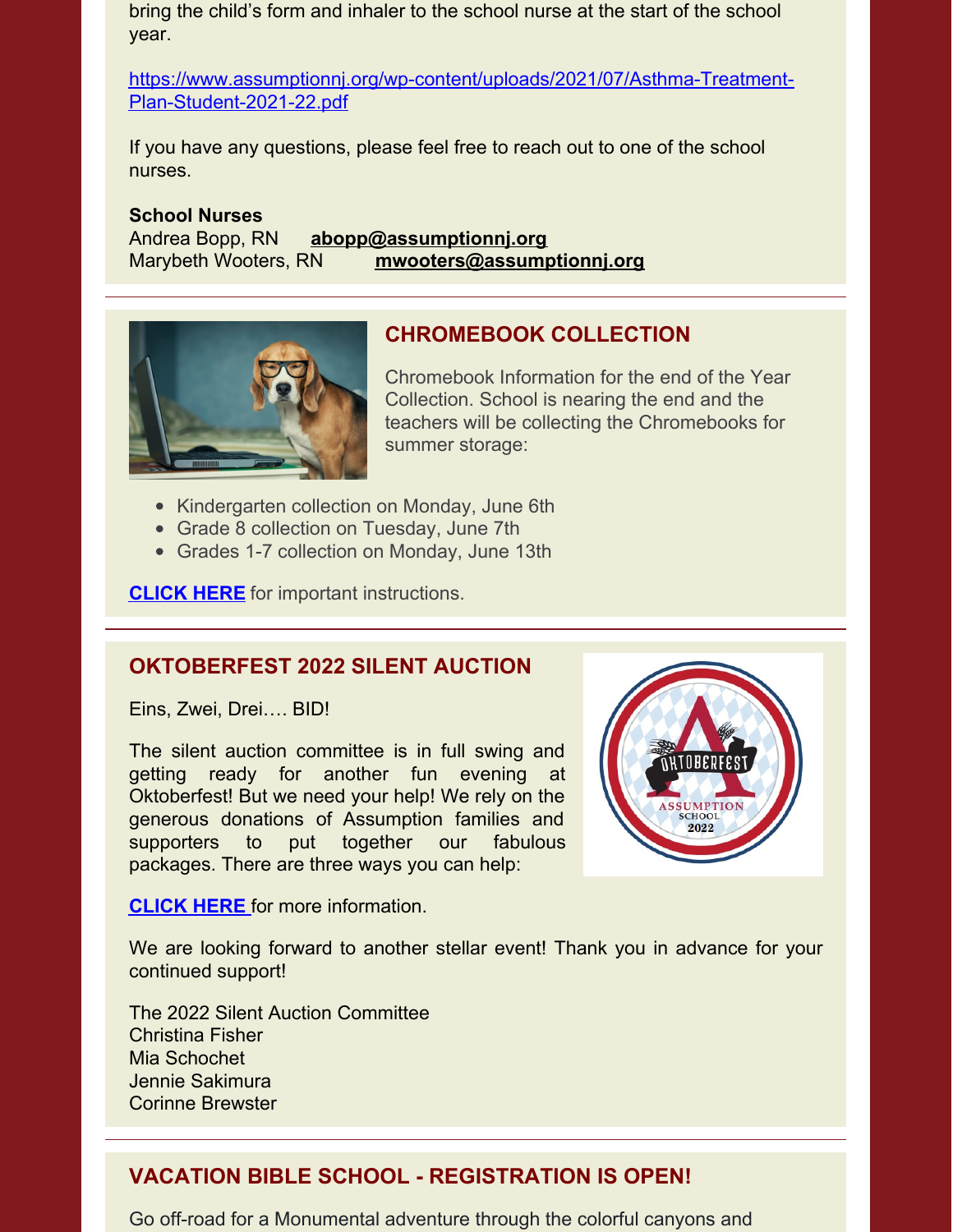sunbaked trails of the southwest. By exploring God's awesomeness, kids form a rock-solid faith for the road ahead.

Camp Dates are **August 15th-19th, from 9:00 - 11:45 a.m.**Campers must be in grade preK4 - 3rd grade (Fall '22), and Teen volunteers in grade 6 (Fall '22) and older. Registration is on the **parish [website](https://assumptionparish.org/vacation-bible-school)** only!

*Linda Macios,* Director of Faith Formation & Parish Coordinator Assumption Parish 973-539-2141 ext. 12



## **SUMMER TUTORING**

**[CLICK](https://www.assumptionnj.org/wp-content/uploads/2022/05/SUMMER-TUTORING-2022.pdf) HERE** for more information about Summer Tutoring with:

**Mrs. Sopira** - [ssopira@assumptionnj.org](mailto:ssopira@assumptionnj.org)

**Mrs. Guglielmo** - [sguglielmo@assumptionnj.org](mailto:sguglielmo@assumptionnj.org)

**Mrs. Galdieri** - [kgaldieri@assumptionnj.org](mailto:kgaldieri@assumptionnj.org) or 973- 222-2110.

**Mrs. Conley** - [cconley@assumptionnj.org](mailto:cconley@assumptionnj.org)

**Mrs. Klocksin** - [maryandjon@optonline.net](mailto:maryandjon@optonline.net).



# **AFTER SCHOOL TUTORING**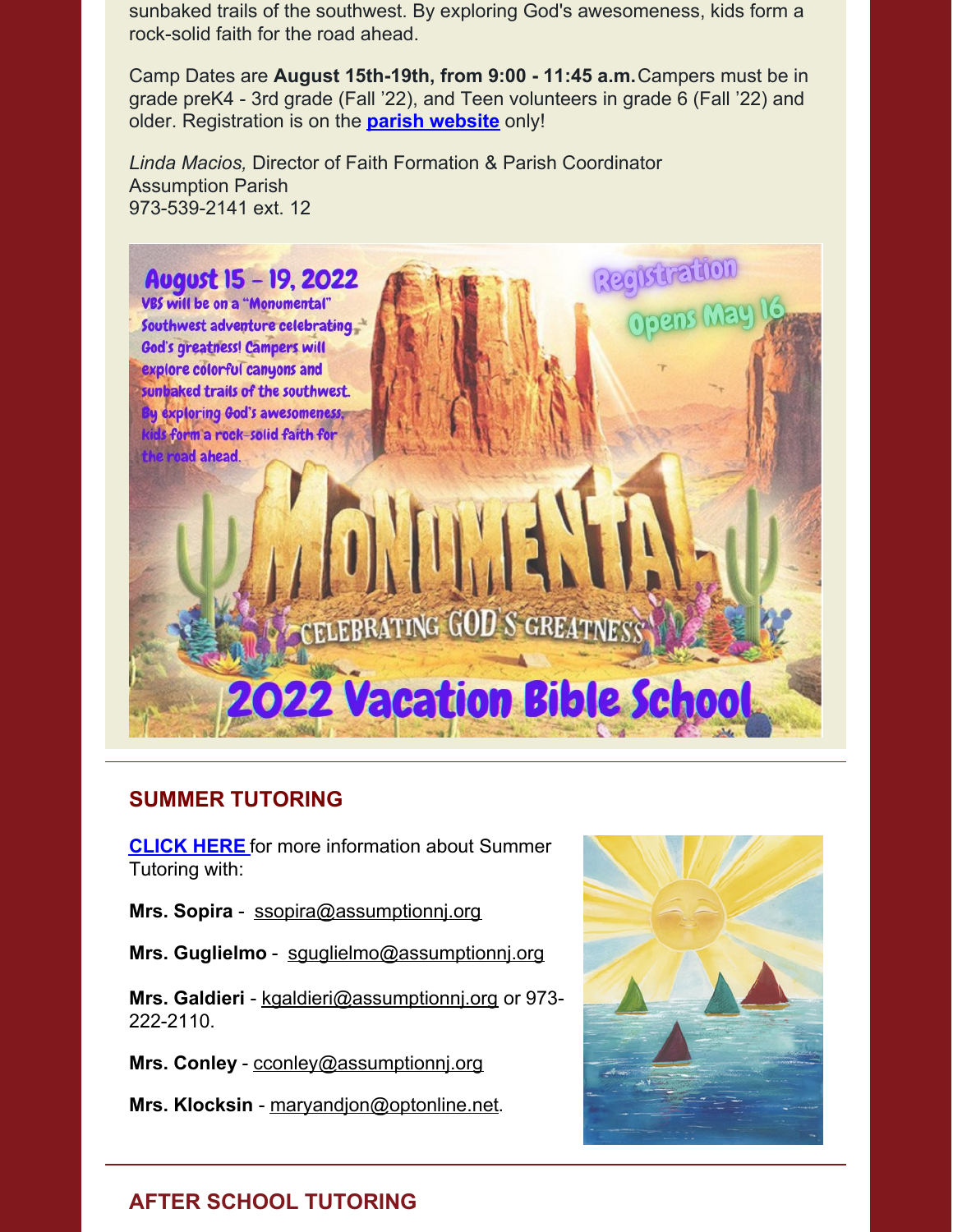**Mrs. Klocksin** is available for after school tutoring. Please contact via email at [mklocksin@assumptionnj.org](mailto:mklocksin@assumptionnj.org) if you are interested.

**Mrs. Guglielmo** is available to work with your child after school. This could include: completing homework, study skills, test preparation, reading



comprehension, improving writing, or whatever area they may need help. Please feel free to email at squglielmo@assumptionnj.org.

**Mrs. Conley** is available Monday through Thursday, right after school for tutoring, helping with homework, or cursive writing skills. Please email at [cconley@assumptionnj.org](mailto:cconley@assumptionnj.org).

# **FRONT DESK VOLUNTEERS**



We are happy to have an opportunity for volunteers to help out at school. We are are looking for more parent volunteers at the Front Desk for two shifts:

AM Shift from 8:00 - 11:30 am PM Shift from 11:30 am - 2:00 pm

The diocese is requiring that all volunteers are vaccinated and have taken the Protecting God's Children class.

If you would like to be added to our SignUp Genius for a shift and arrange for a training session, please reach out to Ellen Edson @908.803.4359.

Thank you in advance for your time, Ellen Edson and Corinne Karpack

# **FROM THE NURSE'S OFFICE +**

#### **A few reminders:**

If your child is experiencing symptoms or Covid-19, please test them before they return to school. We have also seen an increase in flu, strep and stomach viruses at school since we went mask-optional.

Your child(ren) must be free of fever (and not on fever reducing medication) for a full 24 hours before returning to school.

Your child(ren) must also be free of vomiting/diarrhea for a full 24 hours before returning to school.

Please make arrangements to have someone (a family member, a neighbor or another Assumption parent) available to pick up your child, if they become sick at school.

If you have any questions, please feel free to reach out to one of the school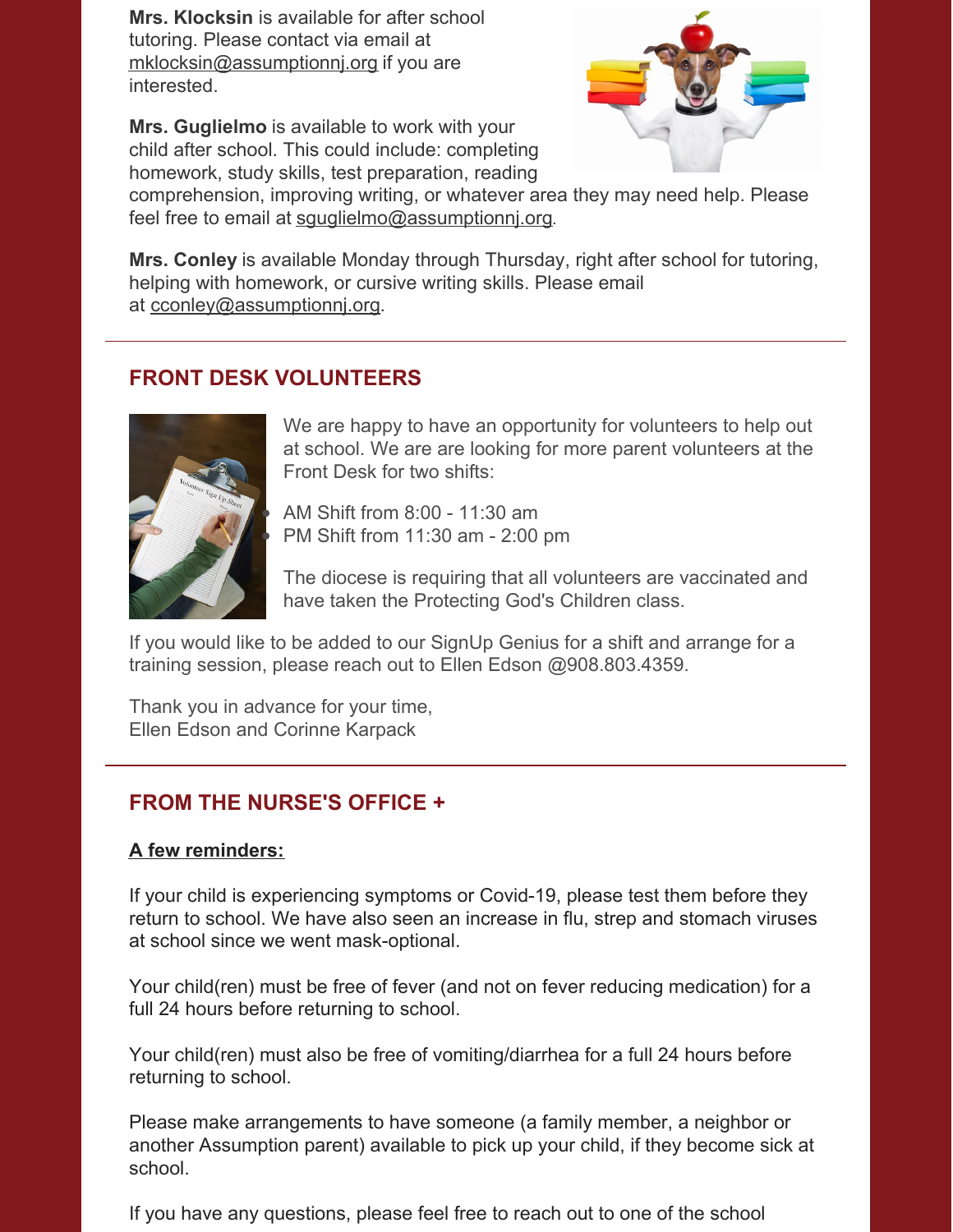nurses.

## **MIDDLE SCHOOL MASH UP SUMMER CAMP (Grades 5-8)**



**WHO:** Ms. Paton, Mrs. Kudlacik and Mrs. Sopira

**WHAT:** Multidisciplinary camp for students in grades 5-8. Activities will include STEM, theater activities, and sports. STEM Activities will include-popsicle stick catapults, balloon powered cars, parachutes, build a paper bridge, shadow puppets and paper marble roller coasters.

There will also be a "Shakespeare for Kids" program which will include the history of Shakespeare, reading, acting, and art activities. Sports will include Gaga, kickball, and many more.

**WHERE:** Assumption School

**WHEN:** Thursday, June 16 - Friday June 24th Exact dates 6/16, 6/17, 6/20, 6/21, 6/22, 6/23 and 6/24

**TIME:** 8:00 am - 2:00 pm Drop off and pick up in front of the school. **COST:** \$400.00 per student **LUNCH:** Please send in a bagged peanut free lunch and water bottle. Snacks will be provided.

# **[CLICK](https://www.assumptionnj.org/wp-content/uploads/2022/03/Middle-School-Mash-Up-Camp.pdf) HERE FOR FLYER AND FORM**

# **VILLA WALSH ACADEMY SUMMER SPORTS CAMP**

Villa Walsh Academy will be holding their Summer Sports Camp with two sessions offered:

Session 1: June 27-July 1 Session 2: July 11- July 15 & a basketball High School evening level camp!

**[Click](https://www.assumptionnj.org/wp-content/uploads/2022/01/Villa-Walsh-form-2022.pdf) here** to download a paper form.

Should you have any questions or concerns please feel free to contact Camp Director Shannon Graziani at